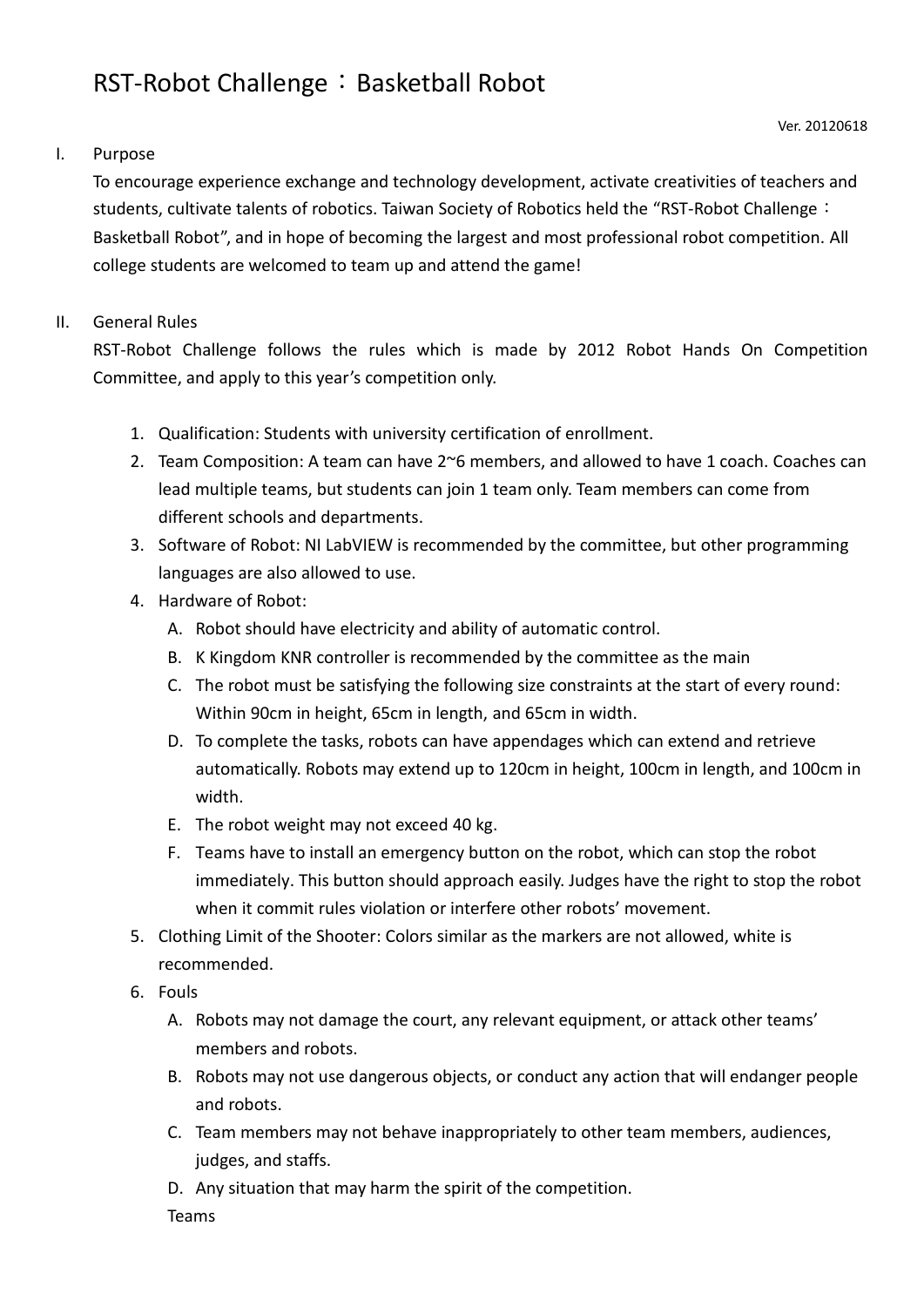- 7. During the competition, decision of the judges shall be final. Reexamination of any recording materials will not affect judges' final decision.
- 8. Judge assistants will calculate the score right after the game is over and ask the teams to check their score. After team members check and sign on the score sheet, they may not make the request of recalculating the score.
- 9. Teams which are announced disqualification by judges should leave the court immediately, and no score calculated.
- 10. When teams violate the rules, the committee has the right to revoke the qualification of teams.
- 11. When games cannot proceed or scores cannot be calculated because of courts or equipments, games should start over. If participants thought that the courts or relevant equipments affect their scores, they should bring up their opinion or request of restarting the game on the spot, and the judges will decide to restart the game or not. Whether the robots complete the game, the score of the replayed game will be final.
- 12. Teams should raise the objection on the spot, and leave it to the judges to decide. After the score sheets are signed, judges will not accept any objection. When there is any misunderstanding or opinion difference on the game rules, judges' decision should be the only basis.
- 13. If there is any situation not provided in the game rules, judges' decision will be the main basis. Judges have the right of final explanation and opinion about the rules.
- 14. Authorization: the committee has the right to photograph, video-record, reproduce, alter participants' works, and use it at every kind of media. Participants shall not dissent.

## III. Game Rules

Summary: When the game starts, basketballs will be placed at the center circle. In the first 5 rounds, the robots should carry or pass the basketball to the shooter who waits in the shooting zones. The first, second and the third round have only two balls on the center circle. The fourth and the fifth round have three balls. In the  $6<sup>th</sup>$  round, which is a bonus round, the robot should be able to take and shoot the balls automatically. In the  $7<sup>th</sup>$  round, which is also a bonus round, the robot should still be able to automatically take and shoot the balls, but in this round the balls are shared with the others, the robot have to be quick.

- 1. 4 teams enter the court at the same time. There are 5 regular rounds and 2 bonus rounds.
- 2. Regular round: There should be one shooter and one robot on the court. Bonus round: There should be only one robot on the court, and the rest of the participants should be at the team area.
- 3. After the robot leave the base, participants' hands should not touch the laptop anymore to make sure the robot is moving automatically.
- 4. Except for judges' direction, there will be no time-out during the game. The shooter and the robot cannot exchange in the middle of the game.
- 5. Before the game starts, teams have 2.5 minutes to enter the court and prepare. Every round has 2.5 minutes, an interval of 1.5 minutes between every round. 1 minute to exit after the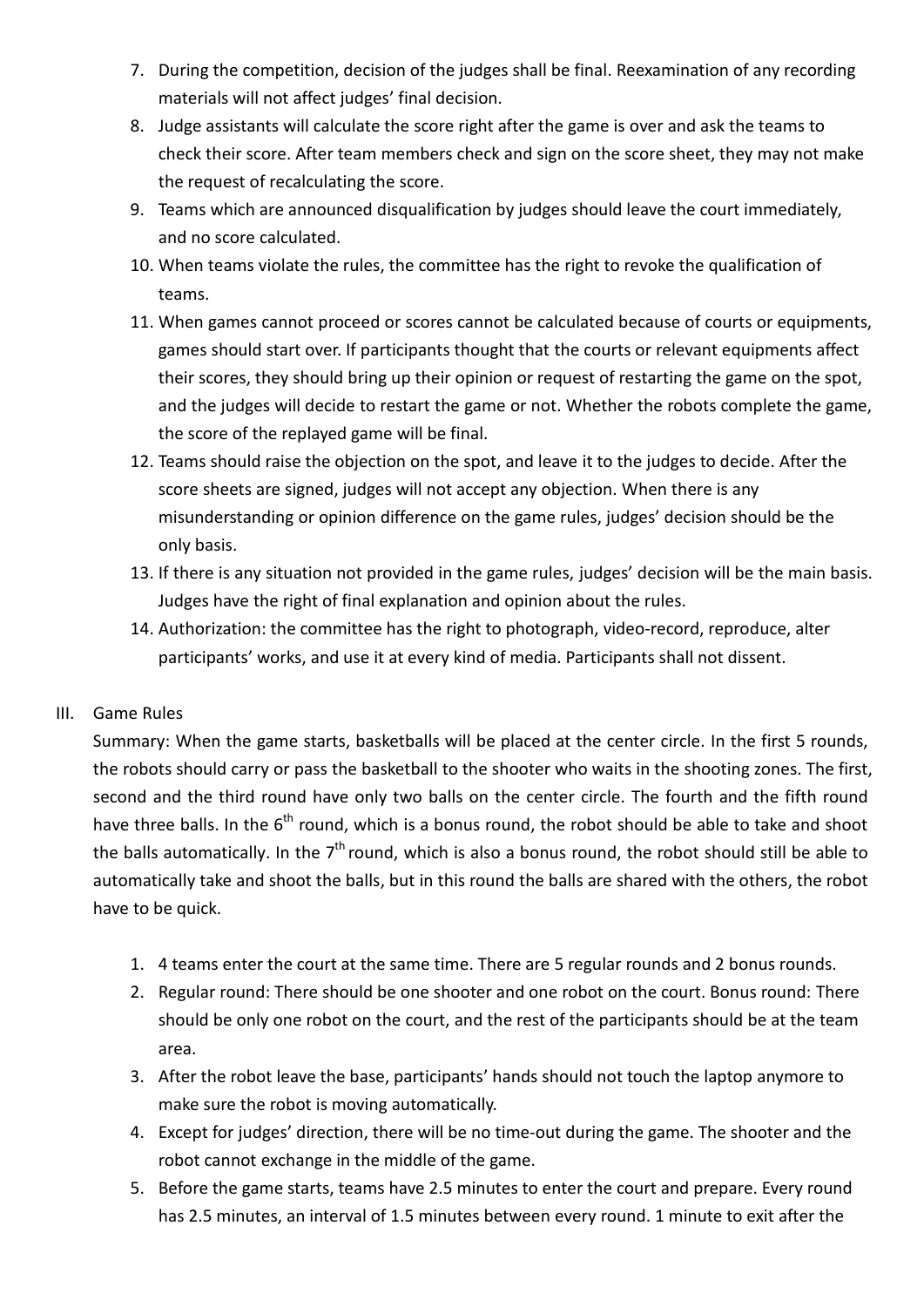game. The whole schedule is about 30 minutes (non-stop) .

- 6. Teams should draw at the registration to determine the A, B, C, D area.
- 7. Beginning of the round:
	- A. 8 or 12 balls will be placed at the center circle. Every quarter of the center circle should have 2 or 3 balls.
	- B. Teams' designated ball are on the teams' quarter of center circle.
	- C. At 5 regular rounds, the order to pass the balls is designated by color, and the order is: Red, Red $\rightarrow$ Blue, Blue $\rightarrow$ Red, Blue $\rightarrow$ Red, Blue, Blue $\rightarrow$ Blue, Red, Red. The standard of the ball refers to diagram 2. In the bonus rounds, the robot takes a white volleyball, a red or a blue basketball and shoot, the standard of the balls refers to diagram 3.
	- D. At the beginning of the regular rounds, the robot should wait in the starting zone, and the shooter should stand in the shooting zone, as the diagram 1.1 shows. At the beginning of the bonus rounds, the robot should wait in the starting zone, as the diagram 1.2 shows (no shooter in the bonus rounds) .
- 8. The robot should move automatically in all rounds.
- 9. When the game starts, whether it's a regular or a bonus round, the robot should heads to the center circle and pick up the balls which are placed on the teams' quarter of the center circle.
- 10. In regular rounds, full marks of "Passing the Balls" are 72 points:
	- A. A robot took all the balls with the designated color order and passed them to the shooter in "Valid Way" can get 72 points. If there were 2 or 3 balls to pass in a round, then the scores of each passed ball would be 36pts or 24pts.
	- B. A robot passed the balls with incorrect color order would be regarded as passing balls to the shooter in "Other Way", which can get 36 points at most. If there were 2 or 3 balls to pass in a round, the scores of each passed ball would be 18pts or 12pts.
	- C. Rounds have multiple balls should calculate the scores separately. For example, the designated color order is Red, Blue and Red, but the robot passed the balls in Red, Red and Blue order, the score would be 24pts, 12pts and 12pts, in total 48pts.
	- D. Balls rolled out of the court can get no point.
- 11. In regular rounds, "Valid Way" to carry or pass balls have to satisfy the conditions below:
	- A. Except for the process of taking the ball, ball holders should not be moved and should remain its initial position.
	- B. Robot can move to utmost 0.75m from the center circle before throwing the ball. The ball can bounce no more than once before the shooter get the ball.
	- C. Robot's movements should be always in the team's quarter of the court (within the sideline).
	- D. The shooter should stand in the shooting zone and wait for the balls passed by the robot. When the shooter catch the ball or after jumping and catching the ball, their body parts on the ground should be complete in the shooting zone( within the lines), otherwise the pass/carry is void.
- 12. In regular rounds, "Other Way" to carry or pass balls have to satisfy the conditions below:
	- A. The ball and the robot should be in the sideline while carrying or passing the ball.
	- B. The shooter should stand in the shooting zone and wait for the ball passed by the robot.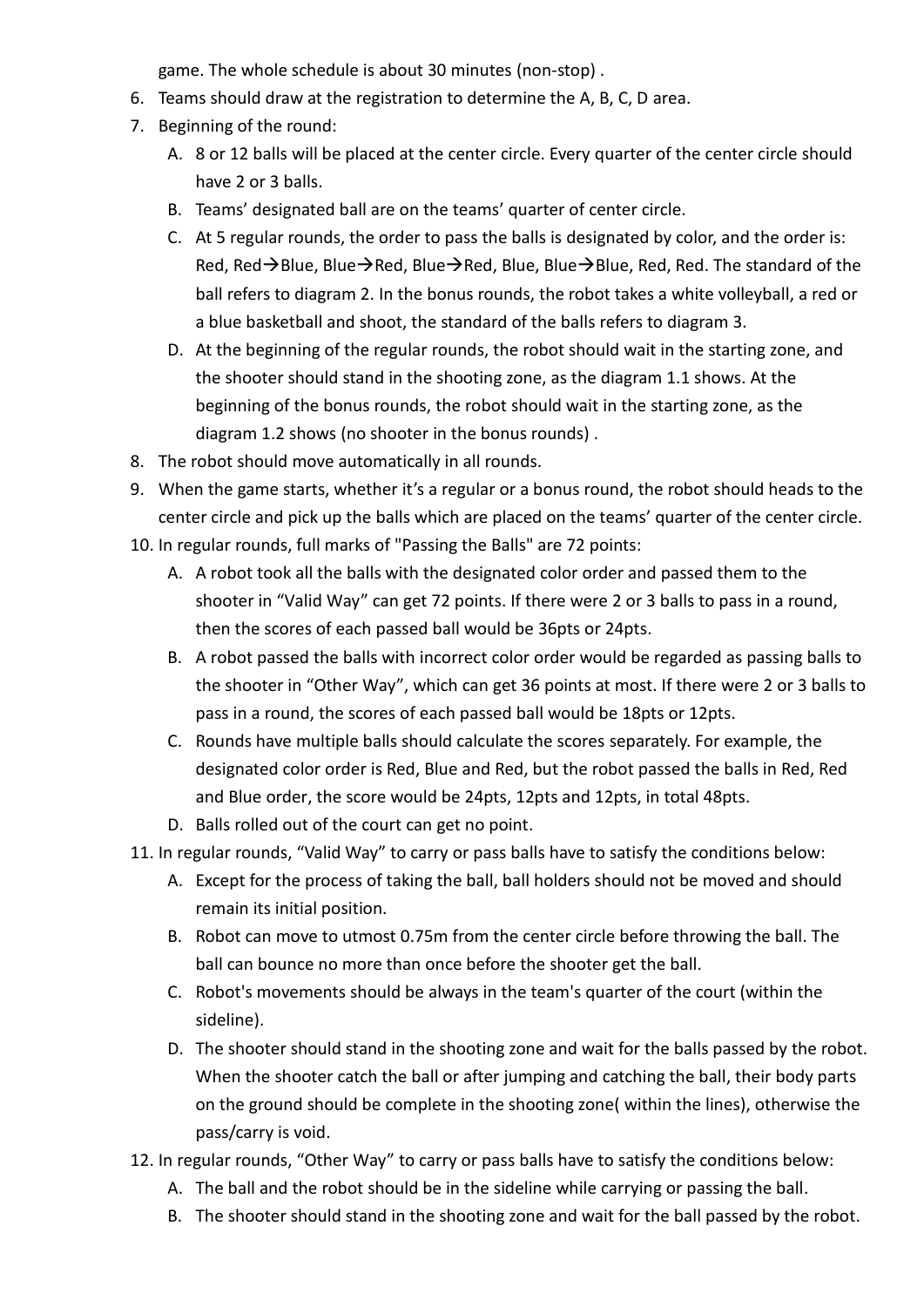When catching the balls or after jumping and catching the ball, shooters' body parts on the ground should be complete in the shooting zone( within the lines), otherwise the pass/carry is void.

- C. If the ball rolled on the ground during the carrying/passing process, it's void.
- 13. In regular rounds, the full marks of the shooter's shooting is 6pts. After catching the ball from the robot carrying/passing by "Valid Way" or "Other Way", the shooter can shoot the ball in the shooting zone, and each shot is worth 3pts ( $1<sup>st</sup>$ , 2<sup>nd</sup> and 3<sup>rd</sup> round), or 2pts (4<sup>th</sup> and 5<sup>th</sup> round). Between the shooter catch and throw the ball, he/she has to follow every rules in the IBF Official Basketball Rule.
- 14. If the robot failed to pass the ball to the shooter, the robot can try to take the ball again. However the whole process should follow the "Other Way" condition to get the carrying/ passing ball scores.
- 15. In regular rounds, the full marks of "In Time" bonus are 12pts. "In Time" would start counting from the beginning of every round and end in the last balls hit the backboard, net, or hoop. Teams can get time scores if the robots passed all the balls to the shooter in "Valid Way" and spend less than 150secs. Calculating formula: min{12, (150- used time)/4}. For example, finish a round within 102secs can get 12pts. Finish a round between 102secs and 150secs, the more time the team use, the less scores teams can get.
- 16. In regular rounds, the full marks of the robot "Return to Base" are 10pts. A robot able to return to the base after passing/carrying all balls to the shooter can get 5 or 10pts. Teams are not allowed to use any equipment to help the robot returning. After the robot return to the base and stop, if the robot is complete in the base without crossing the boundary line worth 10pts, crossing on the line worth 5pts.
- 17. Total scores in regular rounds: Ball Passing Scores (0, 12, 18, 24, 36, 48, 54, or 60pts) + Ball Shooting Scores(0, 2, 3, 4, or 6pts) + In Time Scores (0  $\sim$  12pts) + Robot Return to Base Scores (0, 5 or 10pts).
- 18. Other rules about the shooter:
	- A. During the games, using body language or sound to communicate with your robots is acceptable, but using any form of machinery or electronic communication devices would be regarded as a violation of the rules.
	- B. Shooters should not interfere or sabotage other robots' movements.
	- C. During the games, shooters should not leave the shooting zone except for the judges' directions. If shooters stepped out of the shooting zone, the round would be terminated.
- 19. Robots interfering in other teams' movements might cause 50pts deduction per time, and judges have the right to disqualify the team.
- 20. Rounds will be terminated when there are no basketball on the court (ball has been threw by shooters or rolled out of the court) or robots were emergency stopped.
- 21. Not until the preparation time in between the rounds starts, team members may not enter the court and take robots back to the base.
- 22. During the rounds, judge assistants can stop the robots with team members' permission due to some situations. Team members can't enter the court until the rounds are over. Teams get 0pts in these rounds.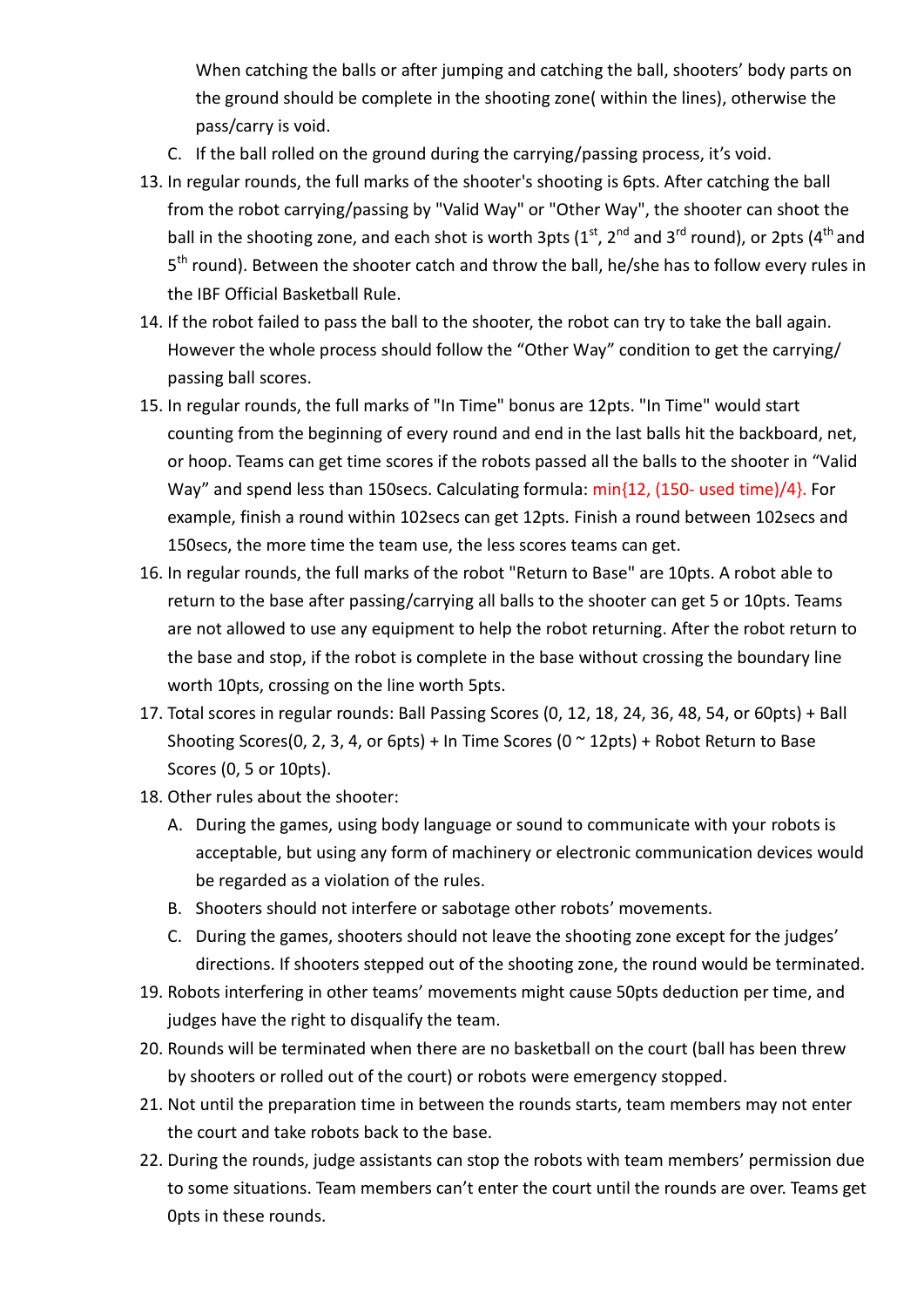- 23. If there were violations or any situation which might affect the games, judges or judge assistants can stop the robots, and judges will decide the game continue, cease, or cancel the round.
- 24. When 5 regular rounds are over, scores will be calculated. Final scores will be the average of 5 regular rounds.
- 25. Followed by 5 regular rounds are bonus rounds. In the  $6t<sup>h</sup>$  (bonus) round, there are one volleyball, one red and one blue basketball on each quarter of the center circle. The ways of the robot taking the ball are the same as regular rounds, but after taking the ball, the robot have to throw the ball beyond 2.5m from the hoop by itself. The hoop for bonus rounds would be a smaller basketball stand set up under the regular basketball hoop, details of place and size refer to diagram 6. 2 teams will share a basketball stand in bonus rounds, please pay attention to the collision which might accidently happen.
- 26. In the bonus rounds, robots which shoot the goal will get another up to 10pts (volleyball worth 4pts, basketball worth 3pts) .
- 27. In the  $7<sup>th</sup>$  (bonus) round, the cross divider on the center circle will be removed. The robots are allowed to move to whole center circle and get other teams' balls (in total four volleyballs and eight basketballs) to shoot the goal (volleyball still worth 4pts, and basketball still worth 3pts) to win up to 40pts bonus.



- 28. Games might include preliminaries and final. Top 4 scoring teams in preliminaries will make it to final.
- 29. Only the score in the final will determine the rank of the competition. When there are teams have the same score, robots with the lighter weight will win.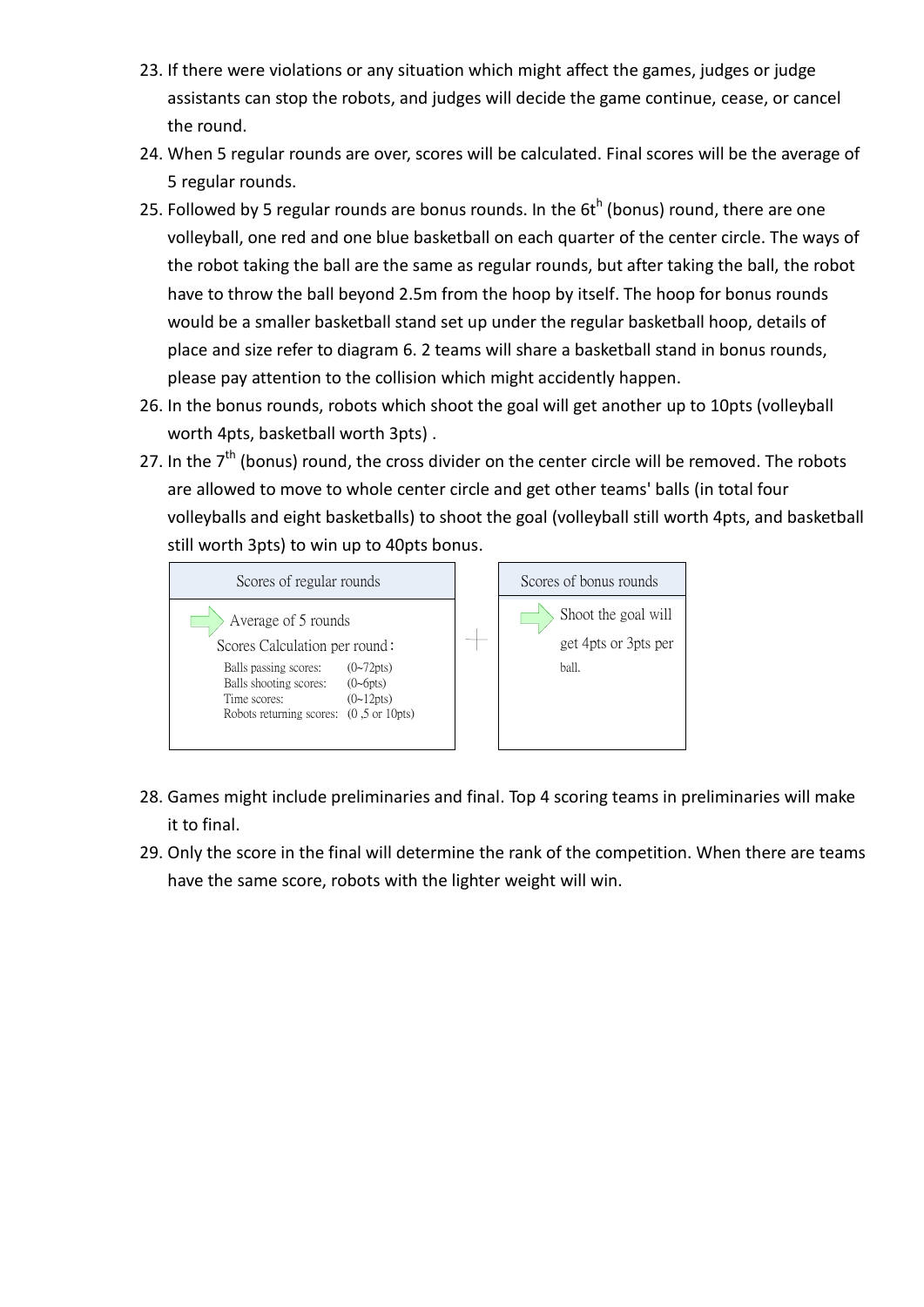## IV. Flowchart of the Game

| Flowchart | Description                                                                                                                                                                                                                                                                                                                                                                                                                                                                                                                                                           |
|-----------|-----------------------------------------------------------------------------------------------------------------------------------------------------------------------------------------------------------------------------------------------------------------------------------------------------------------------------------------------------------------------------------------------------------------------------------------------------------------------------------------------------------------------------------------------------------------------|
| ⋂<br>┓    | Four teams enter the court simultaneously. 8 or<br>12 balls should be placed on the center circle.<br>Every quarter of the center circle should have 2<br>or 3 balls. In regular rounds, every team would<br>have one shooter and one robot on the court,<br>rest of the members are not allowed to enter the<br>court. When the game starts, robots have to<br>move toward the center circle, and take the<br>teams' balls.                                                                                                                                          |
|           | Robots use "Valid Way" (In a word, balls can<br>bounce once or less) or "Other Way" to pass the<br>balls. Details refer to $III - 9$ ~11. The movements<br>of the robot and the balls should be within the<br>sidelines, or the carry/pass is void.                                                                                                                                                                                                                                                                                                                   |
| 同         | Robots take the ball with the right color order<br>and pass it to the shooters in "Valid Way" can<br>get at most 72 points. Pass the ball in "Other<br>Way" can get at most 36pts. If there were more<br>than one ball in a round, robots can keep passing<br>the balls to the shooters.<br>Shooters should stand at the shooting zone and<br>wait for balls passed by robots. When shooters<br>catch the balls, their body parts on the ground<br>should be complete in the shooting zone. If they<br>were not in the shooting zone, then the<br>pass/carry is void. |
|           | Shooters throw all the balls in a round can get<br>6pts, details refer to $III - 12$ .<br>If robots passed all the balls in "Valid Way"<br>within 150 seconds, teams can get In Time<br>points, details refer to $III-13$ .<br>Robots which are able to return to the base after<br>robots passing/carrying the balls to shooters can<br>get 5 or 10pts.                                                                                                                                                                                                              |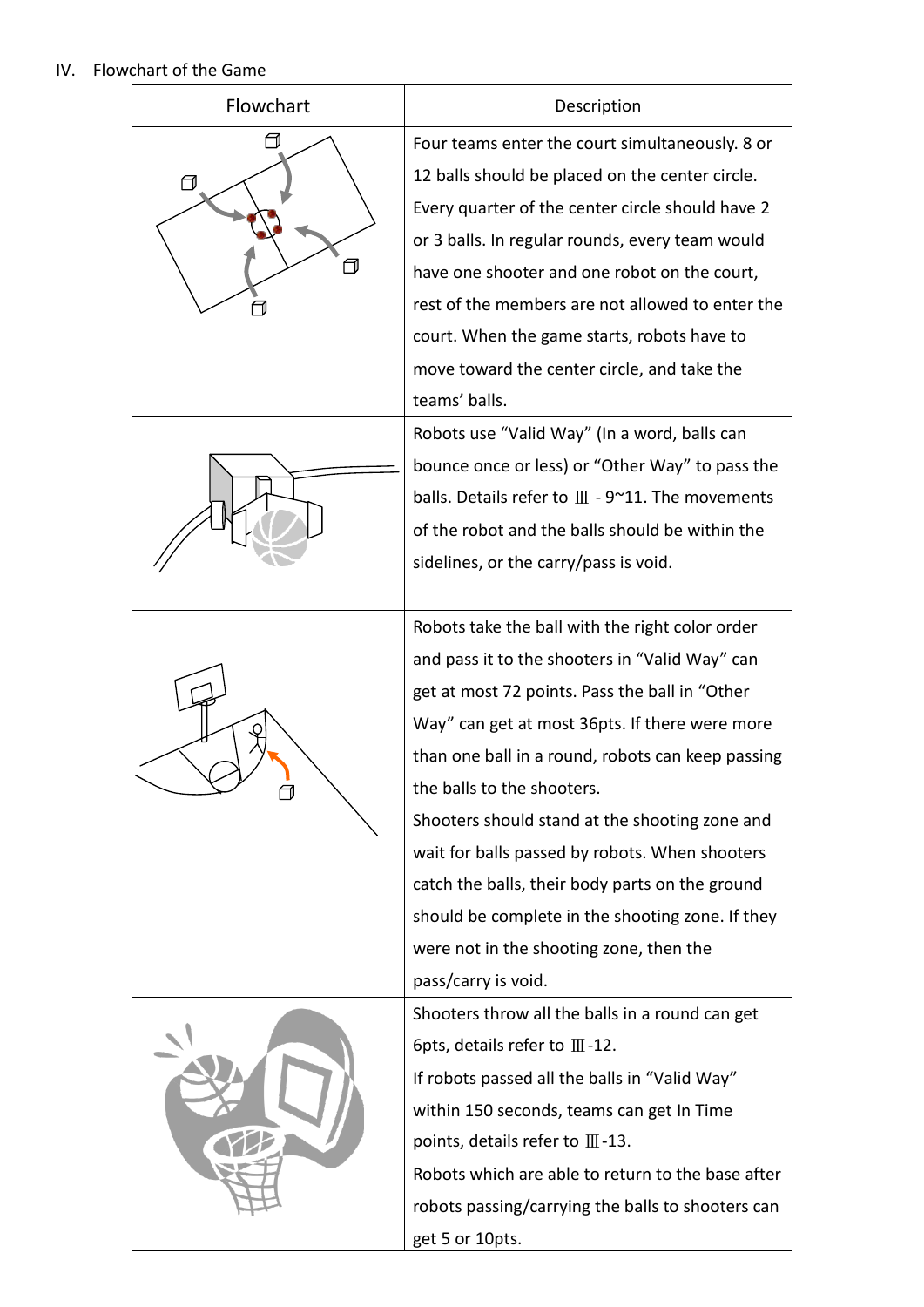

In bonus rounds, robots shoot the goal will get another 3 or 4pts. There will be 2 bonus rounds, each can win up to 10 and 40 bonus point.

- V. Game court and equipments
	- 1. Standard basketball court, 28 meters long and 15 meters wide (diagram 1).
	- 2. Use standard basketballs in regular rounds, circumference of the balls can't be smaller than 75mm or larger than 78mm. SPALDING NBA Varsity basketball and SPALDING NBA Highlight Black/Blue basketball are adopted (diagram 2).
	- 3. Use SPALDING Servers Choices Volleyball for bonus rounds (diagram 3).
	- 4. Balls will be placed on the holders (diagram 4). Center circle will be divided into 4 zones by a cross divider which is 45cm high and 2m wide.
	- 5. Different colors represent different teams' game areas and bases (not the color of the court floor).
	- 6. Base: A 100cm X 100cm square. In regular rounds, robots have to return to the square base.
	- 7. Positioning marks for robots:
		- A. At the center of center circle and the top of the three-point line will be positioning marks for robots to position, locations of the marks refer to diagram 1.
		- B. Colors of the center circle mark are green/yellow (green top, yellow bottom). IKEA floor lamp is adopted (SKIMRA lampshade, GRUNDTON floor lamp base), details please refer to diagram 5.
		- C. In regular rounds, positioning marks will be set on the cross point of center circle and the top of three-point line for robots to pass the balls to shooters. Colors of positioning mark are red/blue (zone A/D: red top, blue bottom; zone B/C: blue top, red bottom), details please refer to diagram 5.
		- D. In bonus rounds, positioning marks in C will be moved underneath the smaller basketball stand to assist in positioning. Official basketball hoops, smaller basketball stand hoops and positioning marks will be concentric.
	- 8. Details of basketball stands for bonus rounds refer to diagram 6.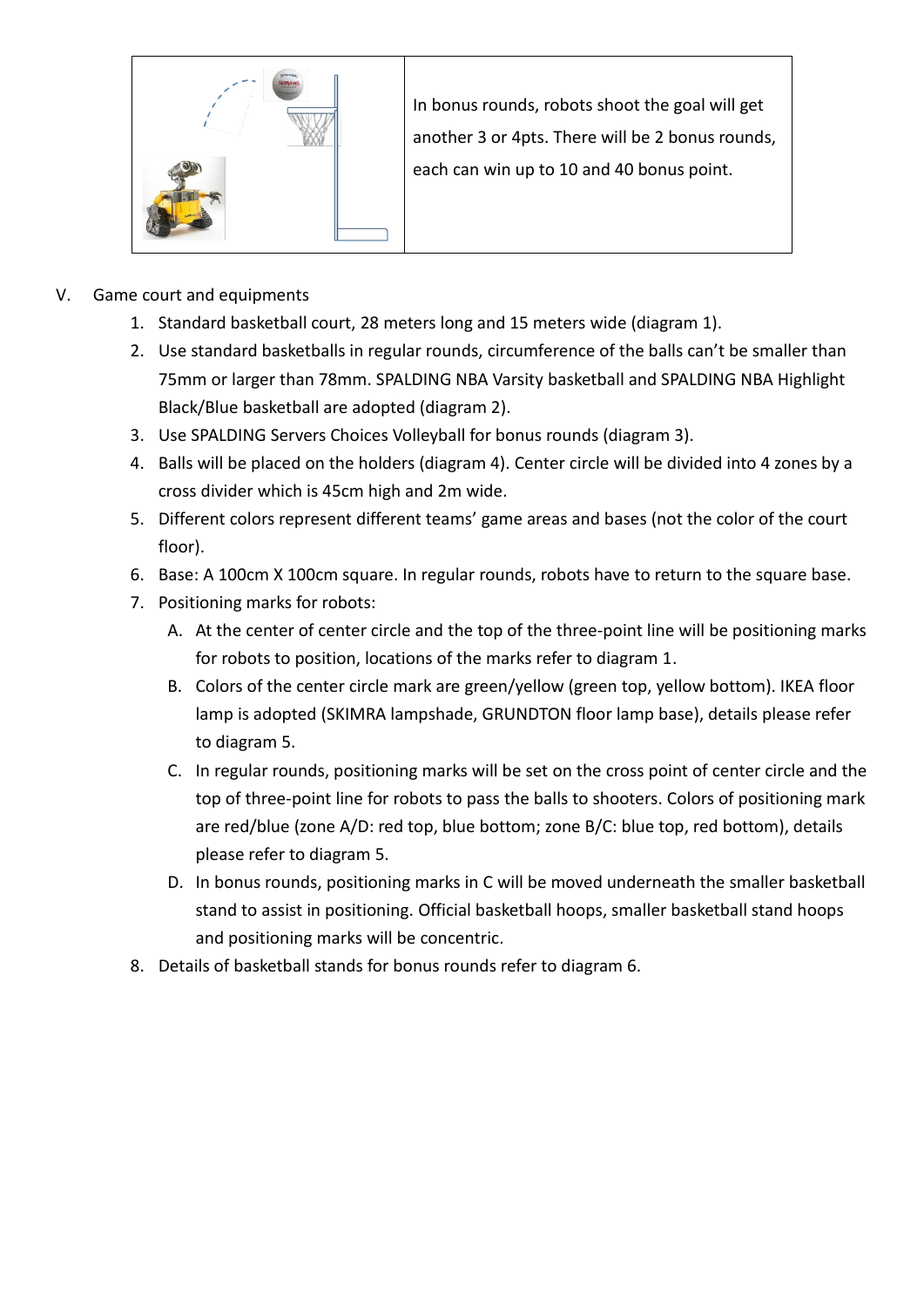

Diagram 1-1: Regular Round



Diagram 1-2: Bonus Round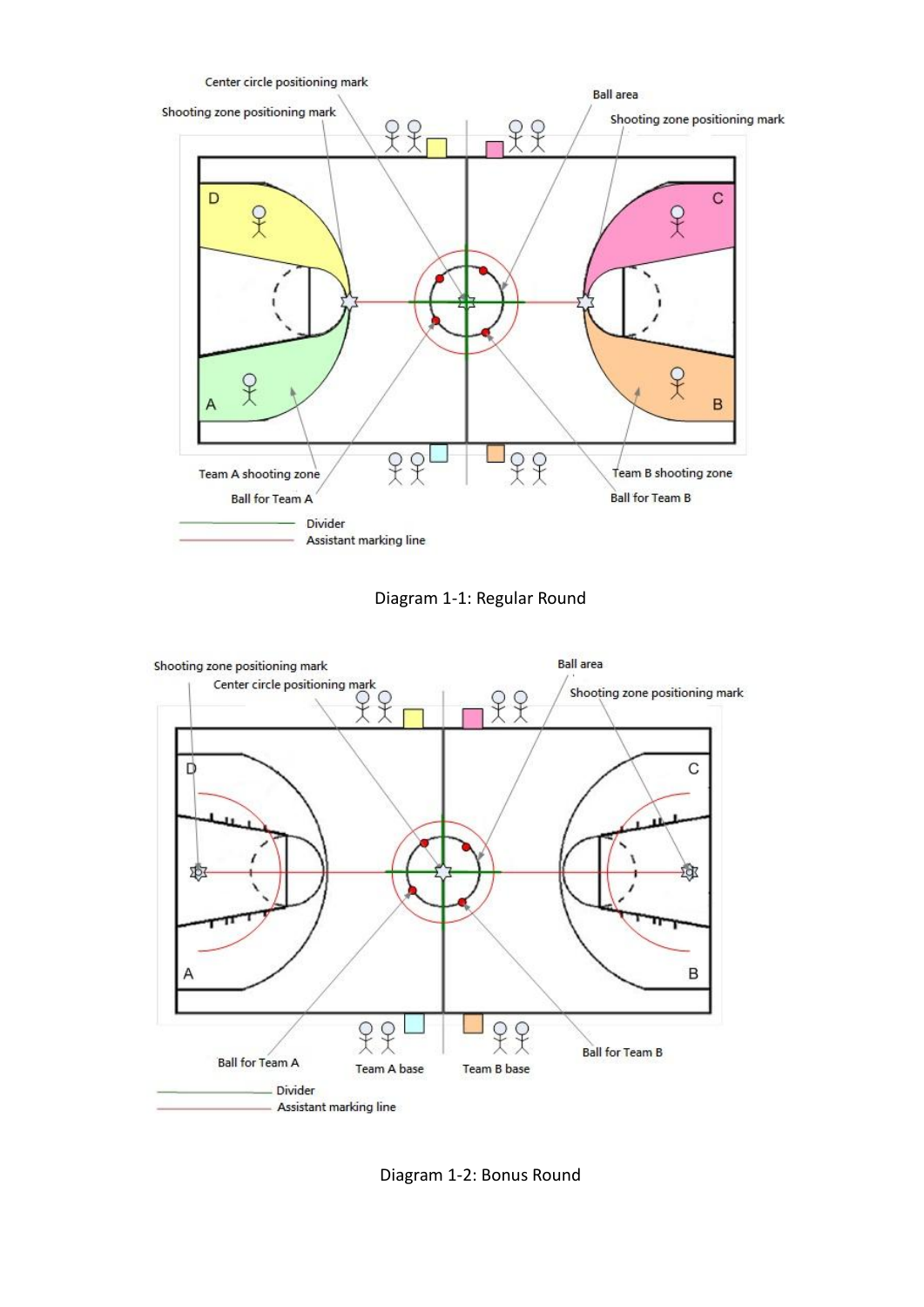

Diagram 2: Basketball in regular and bonus rounds. (Left) SPALDING NBA Highlight Black/Blue basketball; (Right) SPALDING NBA Varsity basketball.



Diagram 3: Volleyball in bonus rounds. SPALDING Severs Choice.



Diagram 4: Basketball and volleyball use the same ball holder.